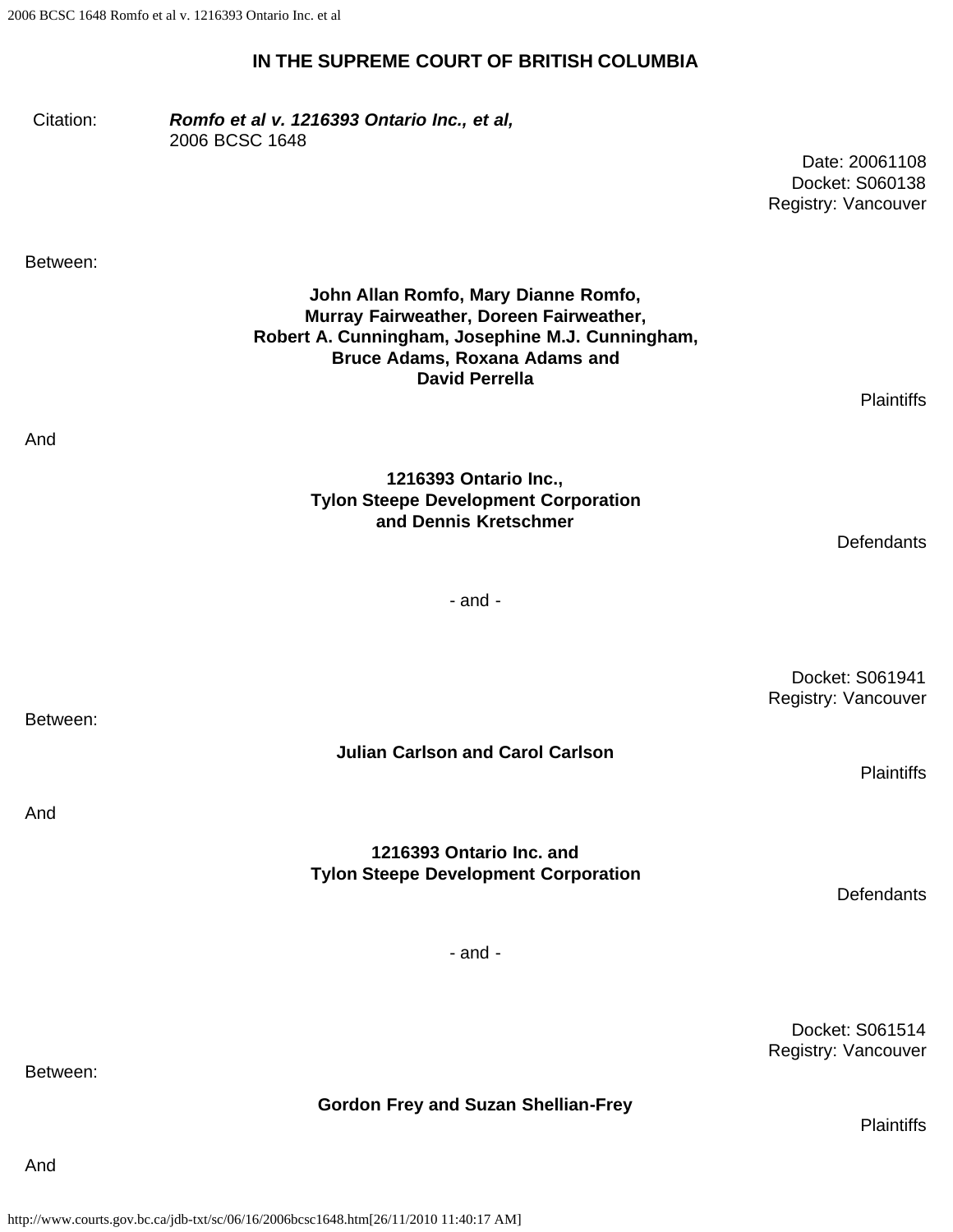# **Tylon Steepe Development Corporation and 1216393 Ontario Inc.**

**Defendants** 

- and -

Docket: S061513 Registry: Vancouver

**Kelly Royer and Maureen Royer**

And

Between:

#### **Tylon Steepe Development Corporation and 1216393 Ontario Inc.**

**Defendants** 

**Plaintiffs** 

Before: The Honourable Mr. Justice Myers

## **Reasons for Judgment**

| Counsel for the Plaintiffs: | F.G. Potts<br>C.D. Martin                             |
|-----------------------------|-------------------------------------------------------|
| Counsel for the Defendants: | J.B. Rotstein                                         |
| Date and Place of Trial:    | October 3, 4, 10, 11, 12, 13, 2006<br>Vancouver, B.C. |

#### **Introduction**

[1] This summary trial relates to real estate transactions which were not completed because of the admitted repudiation of the contracts by the defendant property developers. The substantive points in dispute relate to the remedies available to the plaintiff purchasers, in particular, whether they are entitled to claim an interest in the strata lots or to obtain an order for specific performance.

[2] The plaintiffs in these actions, seven couples and one individual, claim specific performance of contracts for the purchase of strata lots on Kalamalka Lake from the defendant developers. They filed certificates of pending litigation. In the alternative to specific performance they seek damages.

[3] The defendants apply under Rule 18A for a declaration that the plaintiffs are not entitled to certificates of pending litigation. While the defendants admit that they breached the contracts with the plaintiffs, they argue that the provisions of the contracts, which were all identical but for the closing dates, negate any right of the plaintiffs to maintain an interest in land, or to claim specific performance. They further argue that the plaintiffs lost any right they may have had to claim specific performance because they accepted the anticipatory breach of contract by the defendants. The defendants say that the only remedy to which the plaintiffs are entitled is the return of their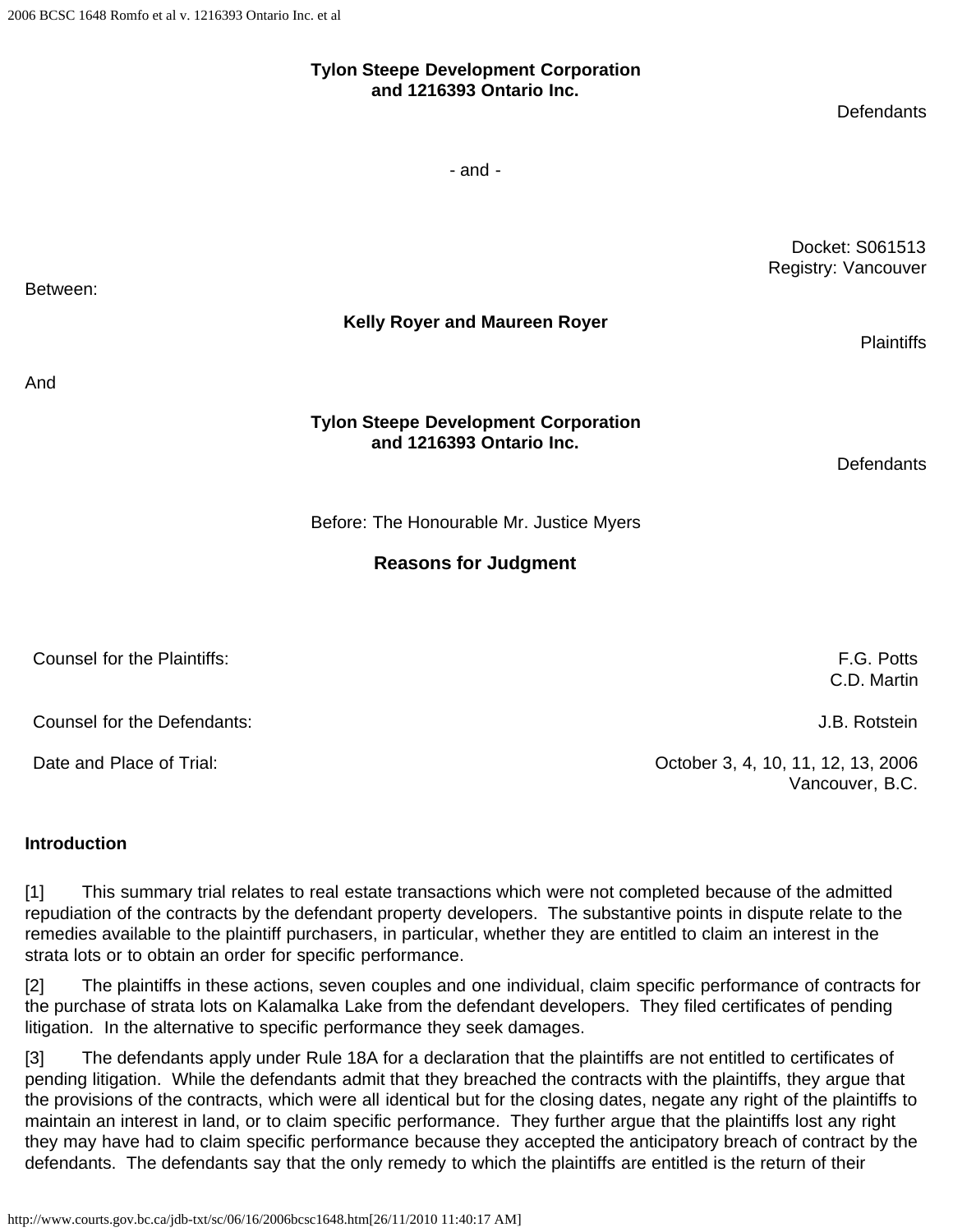2006 BCSC 1648 Romfo et al v. 1216393 Ontario Inc. et al

deposits.

[4] The plaintiffs argue that the defendants' motion is not suitable for determination by way of a Rule 18A application because the evidence is in conflict. As an alternative, they have also filed Rule 18A applications seeking a ruling that the contractual provisions relied on by the defendants are unenforceable.

[5] In response to the arguments of the defendants, the plaintiffs raise arguments of estoppel and fundamental breach and say that the clauses relied on by the defendants are penalty clauses and therefore unenforceable. In the event that I rule that they are not entitled to a certificate of pending litigation because of the contractual provision denying an interest in land, the plaintiffs say they are still entitled to specific performance and they seek an interlocutory injunction preventing the disposition of the strata lots. As a final alternative, should I not grant the injunction with respect to the lots, the plaintiffs seek an interlocutory order protecting the proceeds of sale of the lots, should they be sold.

## **Issues**

[6] Apart from the overriding question of whether this matter is suitable for determination by way of a Rule 18A application, the following issues arise in these motions:

- A. Can the plaintiffs maintain an action for specific performance or claim an interest in the strata lots? This in turn, involves a determination of the following questions:
	- (1) Are the plaintiffs precluded from obtaining specific performance because they commenced their actions prior to the time for completion of the transactions;
	- (2) Are two of the plaintiff couples precluded from obtaining specific performance because they cashed the cheques refunding their deposits;
	- (3) Do the terms of the contract prevent the plaintiffs from obtaining specific performance;
	- (4) If the answer to the previous question is in the affirmative, are the defendants disentitled from relying on the contractual provisions because:
		- (a) they have fundamentally breached the contract; or
		- (b) the contractual provisions are penalty clauses which should not be enforced.
- B. Are the plaintiffs entitled to damages to be assessed, or are they limited to the return of their deposits?

[7] I have determined that I can decide issue A(1) because that is a pure point of law. I can decide issue A(2) because the facts are uncontested and it is a discrete issue. I cannot determine the other arguments for the reasons I state in the section dealing with the estoppel argument. Therefore the balance of the issues must be determined at a full trial.

## **Factual background**

[8] The corporate defendants are the developers of a bare land strata project on Kalamalka Lake known as Crystal Waters. The defendant, Dennis Kretschmer is a director of Tylon Steepe Development Corporation, and was the individual in charge of the project for both corporate defendants ("Developers"). Mr. Kretschmer was added as a defendant after the actions were commenced. The plaintiffs claim against him for misrepresentation.

[9] All of the plaintiffs entered into contracts of purchase and sale with the Developers for strata lots at varying points in time between August 2002 and August 2003. They paid deposits which were held in trust by the Developers' solicitors.

[10] At the time the contacts were made, the strata plan had not yet been registered and the delay in registering the strata plan lies at the heart of this dispute.

[11] The relevant terms of the contract for the purposes of this dispute are: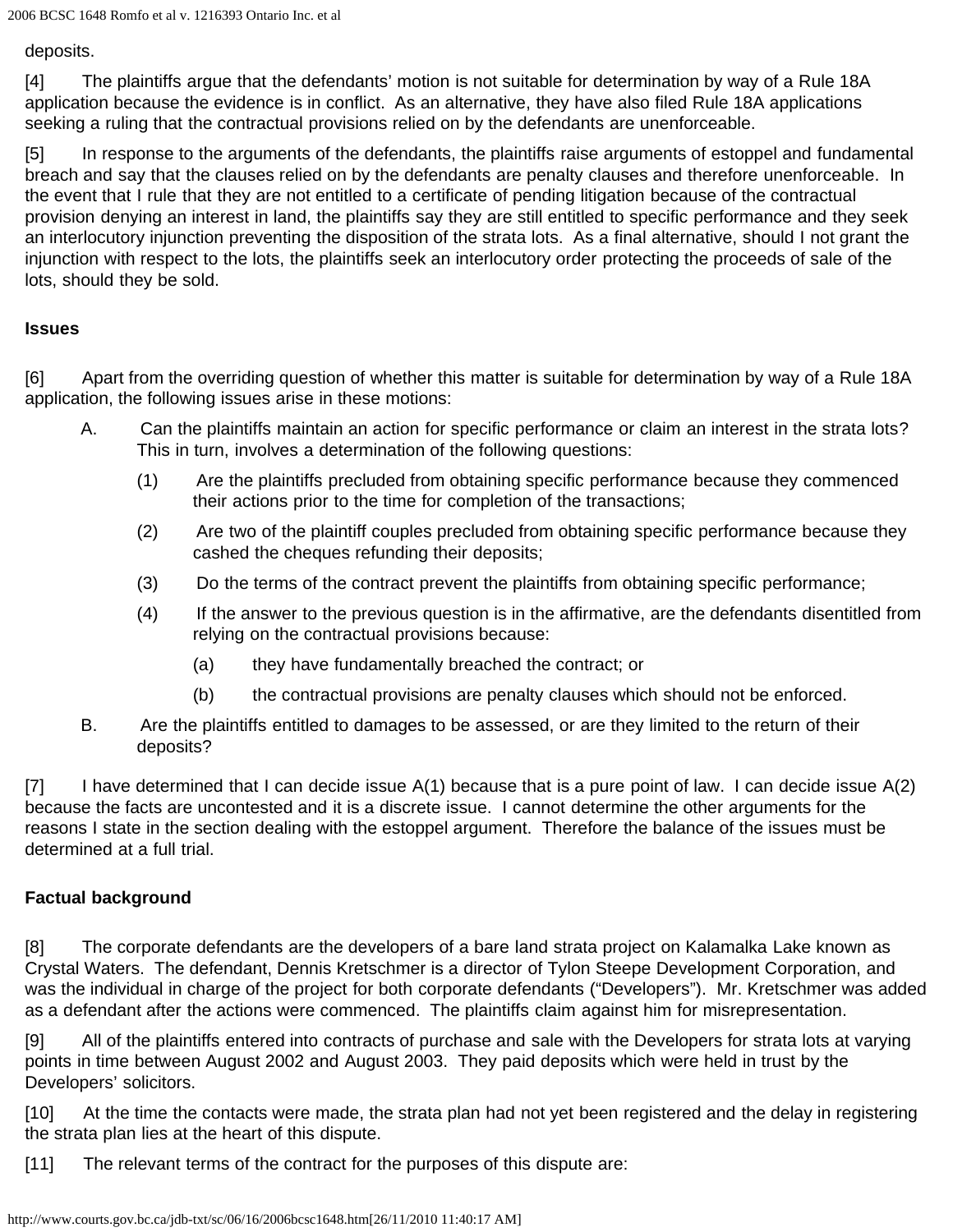1.2 Payment of the Deposit by the Vendor's Solicitor: In respect of the Deposit, the Vendor's solicitor (and for the purposes of this clause, Fraser and Company shall be considered the "Vendor's Solicitor" if it holds the Deposit):

...

- (b) unless precluded by Court order, shall pay the Deposit:
- …
- (iii) to the Purchaser as liquidated damages and as the Purchaser's sole remedy without further recourse against the Vendor, if the purchase and sale contemplated by the Agreement is not completed by reason of the Vendor's default hereunder; or
- (iv) subject to clause 7.3 to the Vendor, without prejudice to any other right or remedy of the Vendor, if the purchase and sale contemplated by the Agreement is not completed by reason of the Purchaser's default hereunder.
- 2.0 Completion of the Purchase and Sale
	- 2.1 Completion Date: The completion of the purchase and sale of the Strata Lot will take place on the date (the "Completion Date") to be specified by the Vendor which is not less than 10 business days after the day the Vendor or the Vendor's Solicitor notifies the Purchaser or the Purchaser's Solicitor that the Strata Plan has been or, is expected to be fully registered in the Land Title Office prior to the Completion Date.
	- 2.3 Right to Cancel Vendor: If by August 15, 2003 (or if a later date results from the application of clause 5.3, then by such later date), the Vendor has not for any reason registered the Strata Plan in the Land Titles Office, the Vendor will have the right to cancel this Agreement by giving 10 business days written notice to the Purchaser or the Purchaser's Solicitor provided that such notice is given on or before August 15, 2003, in the case of cancellation of this Agreement pursuant to either clause 2.3(a), subject to clause 7.4, the Agreement will be cancelled effective as of the date of receipt of the notice by the Purchaser or the Purchaser's Solicitor, the Vendor will repay to the Purchaser all amounts paid hereunder the Deposit and any accrued interest thereon will be paid in accordance with clause 1.2 and there will be no further obligations as between the Vendor and the Purchaser [*sic*].
	- ...
	- 7.11 No Interest or Registration: The Purchaser acknowledges and agrees that the Purchaser:
		- (a) will not have any claim or interest in the Strata Lot, the Development or the Property until the Purchaser becomes the registered owner of the Strata Lot, and
		- (b) the Purchaser does not now have and will not have at any time hereafter notwithstanding any default of the Vendor, any right to register this Offer or the Agreement, or any part of or right contained in this Offer to the Agreement against the Strata Lot, the Development or the Property in the Land Title Office.

[12] Clause 2.3 appears to be an amalgam of previous drafts: the latter part of the clause does not make sense.

[13] Clause 5.3, referred to in clause 2.3, was a *force majeure* clause allowing the time for completion to be extended by the vendor. The listed *force majeure* factors included delays caused by governmental authority. The defendants placed no reliance on this clause.

[14] Beginning in August 2003, Mr. Kretschmer told the plaintiffs that the Developers were experiencing problems with the District of Lake County which led to delays in the approval and registration of the strata plan. In December 2004, the Developers commenced a legal action against the District of Lake County.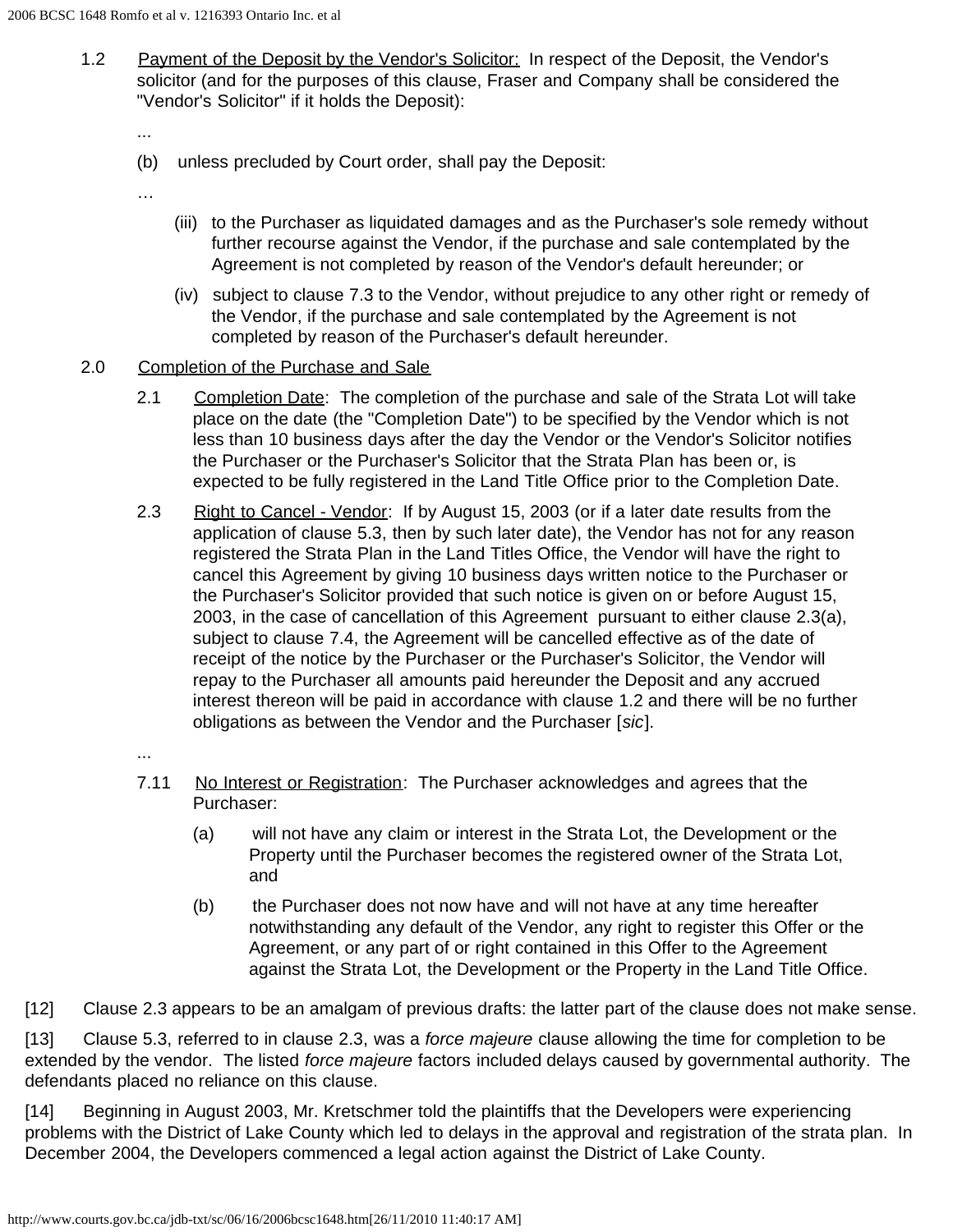[15] In August 2005, the Developers wrote and advised the plaintiffs that, pursuant to clause 2.3 of the contract, the transaction would not be completed. Those notices were late, and therefore not in accordance with clause 2.3; the notices should have been delivered by August 15, 2003.

[16] Each of the plaintiffs provided evidence of meetings and conversations with Mr. Kretschmer which took place at various points in time both before and after signing the contracts. I will deal with this later in these Reasons.

[17] In November 2005 the Developers' solicitor returned the deposits to the plaintiffs. The plaintiffs reacted to this differently, which will also be set out later in these Reasons.

[18] The subdivision plan was registered in the Land Title Office on January 16, 2006.

[19] In October 2005 a caveat was filed by the Carlsons, who filed an action in November 2005. Further legal proceedings were launched individually by the other plaintiffs after that, and all of them have filed certificates of pending litigation.

# **Can the plaintiffs maintain a claim for specific performance or claim an interest in the strata lots?**

- [20] The defendants argue that the plaintiffs cannot obtain an order for specific performance for three reasons:
	- (a) By starting their actions before the time for completion of the transactions, the plaintiffs have elected to accept the defendants' repudiation of the contract rather than keep the contract alive. They are therefore limited to a return of their deposits pursuant to clause 1.2(b)(iii), or at best a claim for damages.
	- (b) A similar argument is made with respect to two of the plaintiffs who cashed the returned deposit cheques, the Adams and the Romfos. The defendants say that by cashing the cheques, those plaintiffs accepted the defendants' repudiation of the contract and are limited to a claim for damages.
	- (c) The clear wording of clauses 7.11 and 1.2(b)(iii) limits the plaintiffs remedy to a return of their deposits and precludes them from claiming an interest in the land. *Land Title Act,* R.S.B.C. 1996, c. 250 s. 215(1)(a) requires a party to a proceeding to claim an interest in land in order to file a certificate of pending litigation. Therefore, the defendants argue, the certificate of pending litigation should be cancelled.
- [21] This argument in turn engages the plaintiffs' arguments that the clauses should not be enforced.
- [22] I will deal with each of these arguments in turn.

## **The commencement of the actions before the time for completion**

[23] I have summarized the defendants' argument on this issue above.

[24] The defendants' argument equates the filing of an action - in this case one claiming specific performance and, in the alternative, damages - with the making of an election to accept a repudiation and an election of the remedy of damages. The courts, however, have not been that formalistic.

[25] The Supreme Court of Canada dealt with this issue in *Kloepfer Wholesale Hardware and Automotive Co. v. Roy*, [1952] 2 S.C.R. 465, 3 D.L.R. 705, in which precisely the same argument was made, and rejected, on the basis of similar facts to the case at bar. After referring to the argument of the defendant, Kerwin J., on behalf of himself, Estey and Fauteux JJ. stated at para. 2:

No authority has been cited for the proposition advanced on behalf of the appellant and we find it untenable. It is settled that an action may be brought upon an anticipatory repudiation of a contract (Fry on *Specific Performance*, 6th ed. para. 1062), and in paragraph 1311 of Williston on *Contracts* it is said: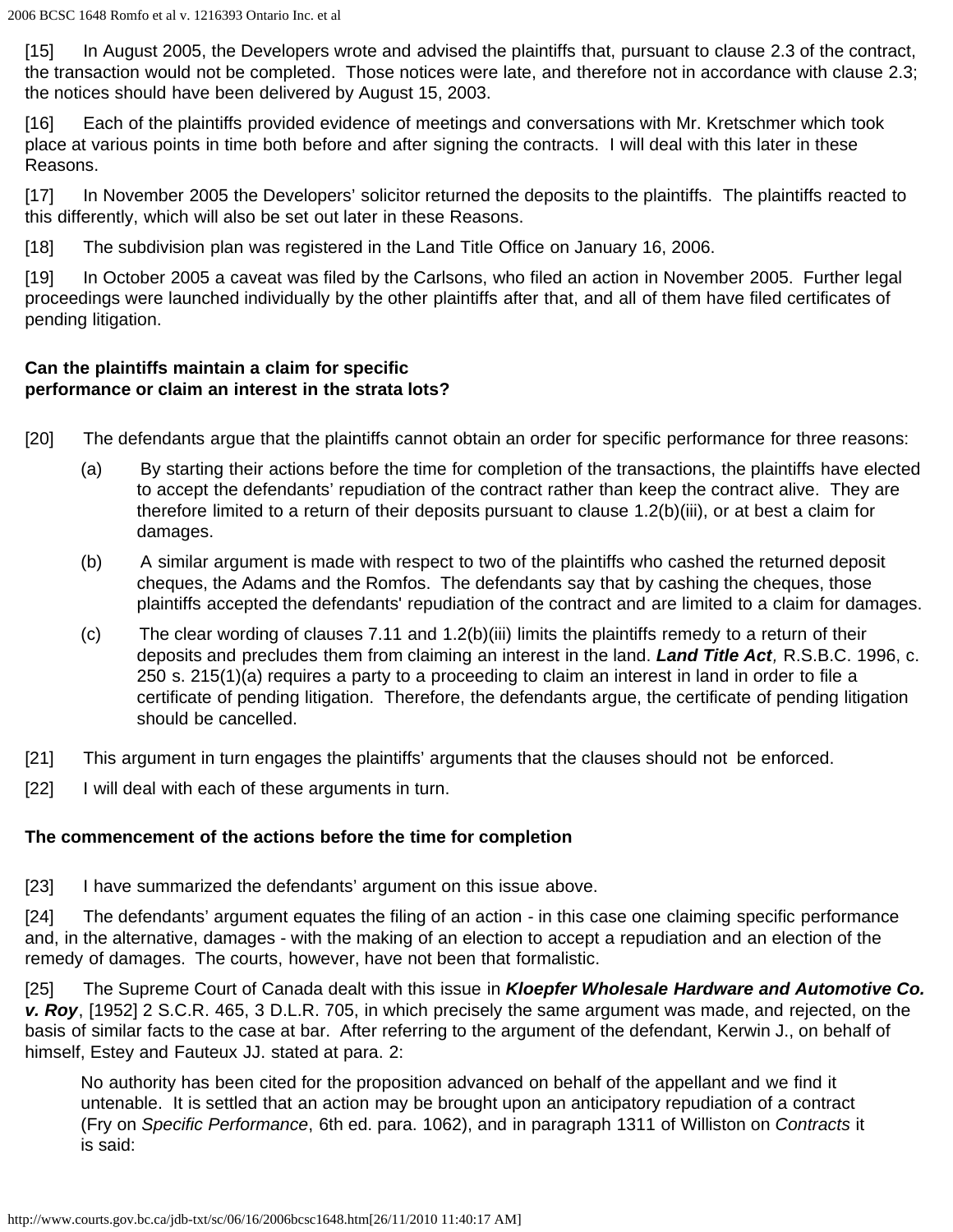But would a court, it may be asked, grant specific performance on January 1, of the contract to convey Blackacre the following July, on the ground that the defendant had been guilty of an anticipatory repudiation on the earlier day? If such repudiation is an actual breach justifying an action at law, there seems no reason why a suit in equity should not be maintainable. Certainly no decree would require performance before July 1, and it would at least be made clear that repudiation does not accelerate the obligations of a contract.

With that statement we agree.

[26] Locke J., with whom Cartwright J. concurred, stated in the last paragraph of the judgment:

... Whether or not the defendant's attitude would have justified the respondent in bringing an action claiming an injunction to restrain any such dealing with the property, it is, in my opinion, clear that he was entitled immediately to bring an action for a declaration as to the nature of his interest and for a decree that the contract be specifically performed and to file a lis pendens against the title to the property to prevent any dealing with it, unless subject to his interest. …

[27] Locke J. referred to the ability of a plaintiff to file a certificate of pending litigation. Section 215(1)(a) of the *Land Title Act* requires an action to be filed before a certificate of pending litigation can be filed. (Although a caveat can be filed before an action is filed, it only endures for 60 days). If the defendants' argument were correct, a plaintiff would have to wait until the completion date to file a certificate of pending litigation. That would fly in the face of the *Act* and make no commercial sense. By that time the land might have been sold or encumbered.

[28] In support of their argument the defendants rely primarily on the Court of Appeal's decision in *Morrison-***Knudsen Co. of Canada v. British Columbia Hydro and Power Authority (1978), 85 D.L.R. (3d) 186, [1978] 4** W.W.R. 193 (B.C.C.A.). In that case, after a fundamental breach by the defendant, the plaintiff continued to carry on construction work through to the completion of the project. The plaintiff contractor then sought *quantum meruit*. The Court of Appeal held that by continuing to complete the work the contractor had elected to keep the contract alive. It could therefore not claim a remedy which was outside the scope of the contract, such as *quantum meruit*.

[29] The defendants say the plaintiffs here did the opposite of what the plaintiffs did in *Morrison-Knudsen*: the plaintiffs accepted the repudiation of the contract and cannot therefore claim a remedy under the contract, namely specific performance. The simple answer to that is the point I have made above: the filing of an action for specific performance before the time for performance is not tantamount to accepting an anticipatory breach or repudiation of the contract. It might be that the immediate filing of an action for damages alone, in the face of an anticipatory breach, amounts to an acceptance of the other party's repudiation of the contract. But that does not apply to an action for specific performance, and certainly not one for the sale of land. I therefore see no inconsistency with the principle enunciated in *Morrison-Knudsen* and the *Kloepfer* decision.

[30] I conclude, therefore, that the filing of the actions do not preclude the ability of the plaintiffs to obtain an order for specific performance.

[31] I emphasize that this part of my Judgment does not address the defendants' arguments based on the wording of the contracts, in particular, whether the contracts allow them to claim an interest in the land. That is a separate issue which I address later.

## **The cashing of the deposits**

[32] As noted above, all of the plaintiffs received refunds of their deposits by way of cheques from the Developers' solicitor.

[33] With two exceptions, all of the plaintiffs either returned the cheques or deposited them into a lawyer's trust account. However, two of the plaintiff couples, the Romfos and the Adams, cashed the cheques.

[34] The defendants argue that cashing the cheques amounts to an acceptance of the defendants' repudiation of the contracts, thereby disentitling those plaintiffs from seeking specific performance.

[35] The defendants' argument does not take into account the circumstances in which the cheques were cashed. The argument seems to assume that it is a rule of law that the cashing of a retuned deposit cheque must be taken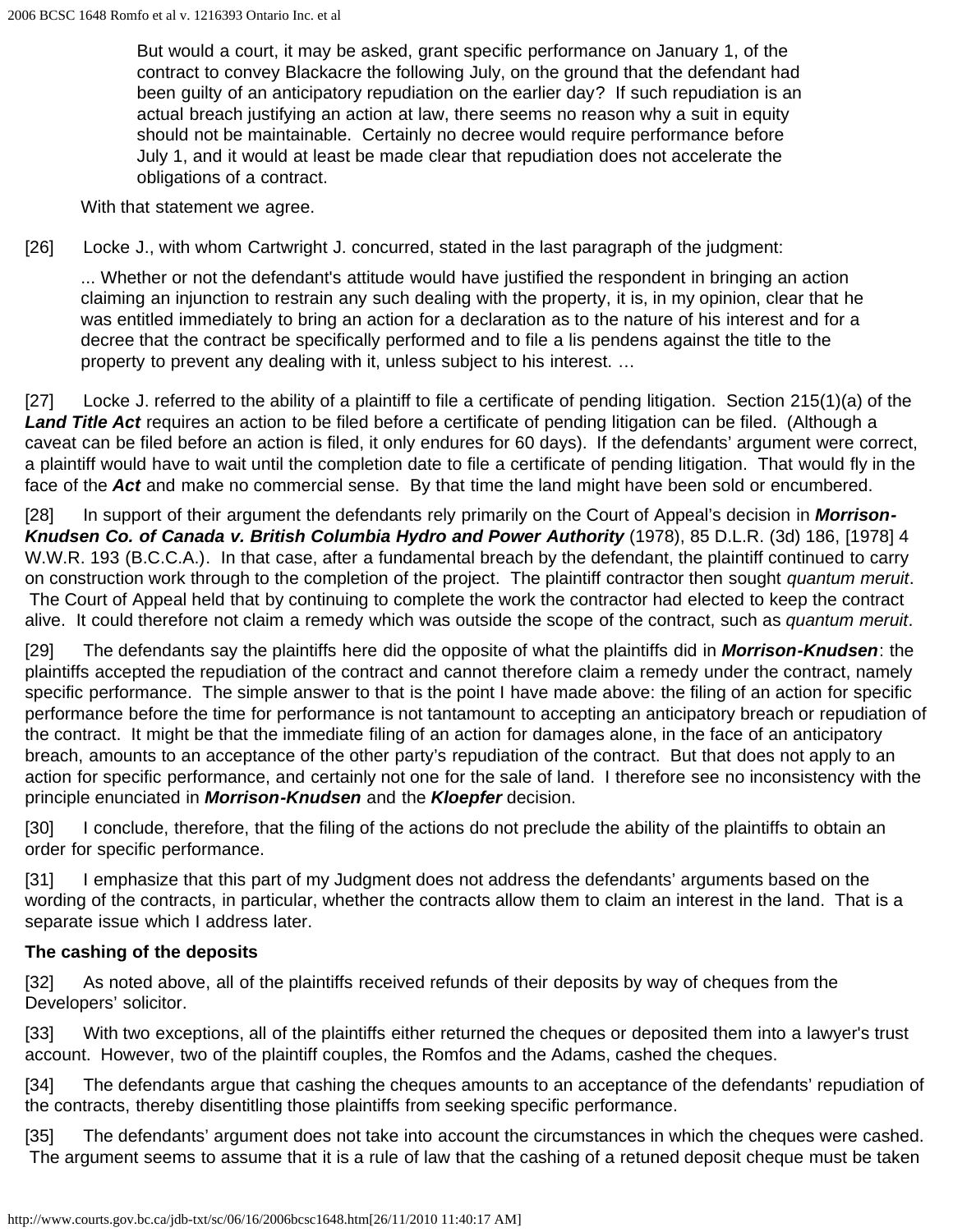as an election to accept a repudiation of a contract.

[36] With respect, as with the defendants' prior argument, this position is overly formulaic. The issue is not determined by the on - off switch of whether a cheque has been cashed. Rather, it is a matter of ascertaining what the cashing of the cheques communicated. As with any other contract, that is to be determined on an objective standard and in the context of the surrounding circumstances.

[37] That approach was applied by Saunders J. of the Ontario High Court in *Turchet v. Adeo Excavating & Grading Ltd.*, [1982] O.J. No. 1098 (Ont. H.C.). The issue in that case was the same as the one at bar, namely, whether cashing the cheque represented an election to accept the defendant's wrongful repudiation of a contract and thereby disentitled the plaintiff from suing for specific performance. The court stated at paras. 8 and 9:

The issue to be decided however is whether the plaintiff by his action of cashing the cheque indicated to the defendant an intention to treat the contract as at an end. In *Canada Egg Products Ltd. v. Canadian Doughnut Co. Ltd.,* [1955] 3 D.L.R. 1 (S.C.C.), Mr. Justice Locke said at p.14:

While an election to treat a contract as at an end is not complete until notice of such election is given to the other party and until such notification the latter is entitled to treat the contract as subsisting and insist upon carrying out its terms, no particular manner of communicating such election is required.

Conversely, if the action of a party indicates an intention to treat the contract as terminated, the other party is free to act on the basis that it has been terminated and may, for example, dispose of the property to a third party. The issue can be seen as an issue in the nature of estoppel. Di Castri in *Law of Vendor and Purchaser*, 2nd ed., (1976), at p.593 states:

It would seem that under the modern view, before an election will be held to have been made, all the elements of an estoppel must be present. The doctrine of election is based on estoppel and, when applicable, operates only when the party asserting it has been injured.

[38] A similar analysis has been applied to a closely related issue, namely, whether the cashing of a cheque marked "final payment" or "paid in full" amounted to accord and satisfaction: see *Tennant v. Greyhound Lines of Canada Ltd.* (1988), 22 C.C.E.L. 299, 11 A.C.W.S. (3d) 262 (B.C.S.C.) and the cases cited in that judgment.

[39] Turning to the circumstances of the case at bar, I will first deal with the Adams. They were advised by letter on July 15, 2004, that the defendants were canceling the agreement. On July 21, 2004, Mr. Adams replied stating:

We still want our transaction for lot #33 to go through. ... It is my understanding that title will be registered very soon.

Based on promises made throughout this past year we believe that our agreement is valid and enforceable. If the Vendor persists in pursuing cancellation of our agreement then you will be hearing from our lawyer.

[40] The Developers' solicitor sent the Adams a cheque refunding their deposit of \$17,270 plus interest on August 10, 2004. That cheque was never cashed and on December 1, 2004, a second letter accompanied by another cheque was sent. This time Mr. Adams did cash it, but he noted on it that it was "cashed under protest".

[41] The Adams commenced their legal action together with the Romfos on January 9, 2006, and filed a certificate of pending litigation against the property on January 11, 2006.

[42] Turning to the Romfos, in a May 2005 telephone conversation, Mr. Kretschmer told Mr. Romfo that his contract would be canceled. Mr. Romfo says that he advised Mr. Kretschmer that he and his wife had a binding contract and that they expected the developers to complete the transaction.

[43] On August 18, 2005, the defendants sent the Romfos the same letter that was sent to the Adams.

[44] On November 17, 2005, the defendants' solicitor sent a cheque to the Romfos returning their deposit. The Romfos marked the cheque "cashed under protest" and deposited it.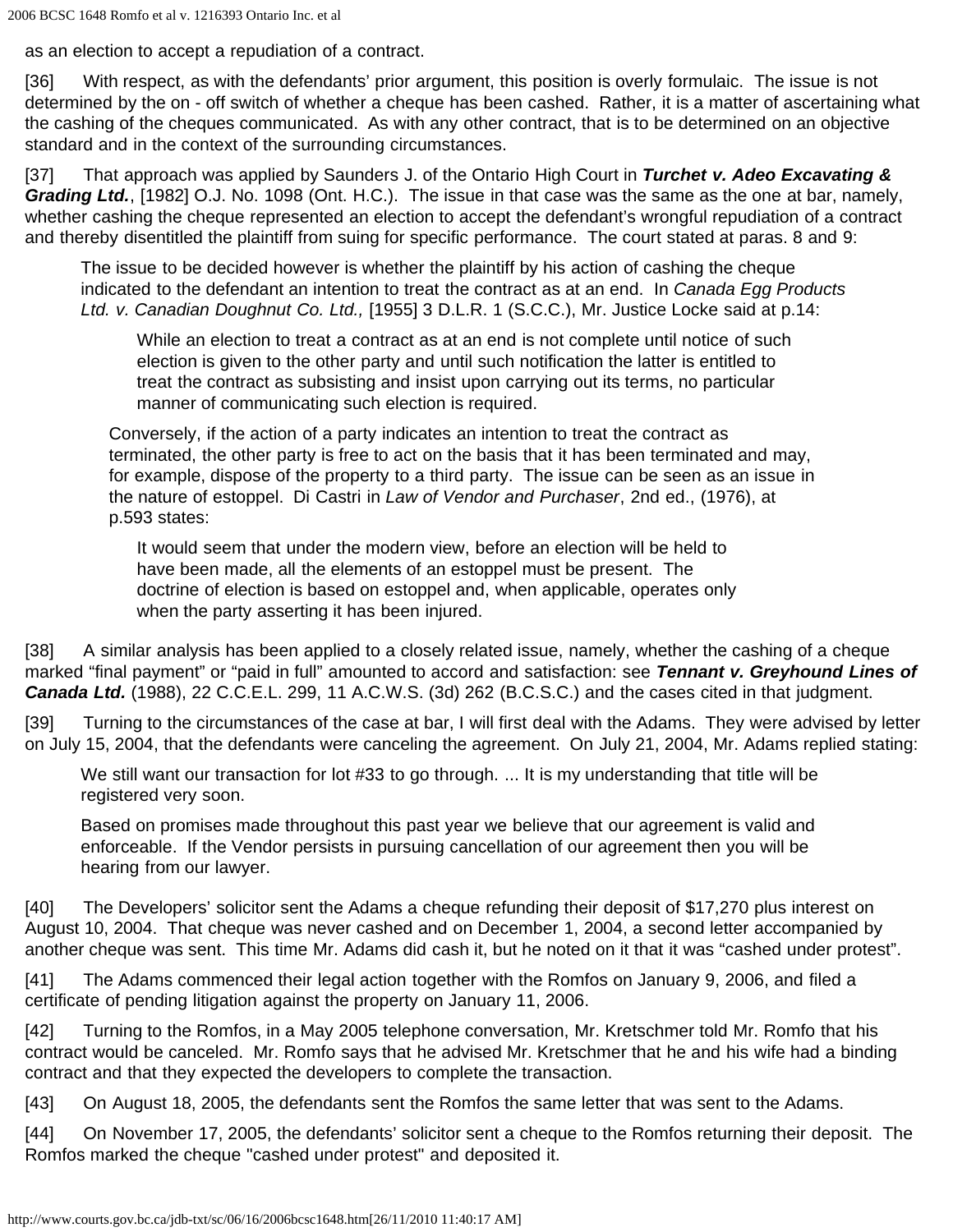[45] As noted above, the Romfos' action was joined with that of the Adams' and commenced on January 9, 2006. The Romfos filed a certificate of pending litigation the following day.

[46] Both the Adams and the Romfos cashed their cheques under protest. They made it clear to Mr. Kretschmer that their position was that the contract remained open. Therefore the cashing of the cheques cannot reasonably be taken to have amounted to an acceptance of the Developers' repudiation.

[47] In terms of estoppel, which was alluded to in the Di Castri passage quoted in *Turchet*, there is no evidence that Mr. Kretschmer took the cashing of the cheques as an indication that the plaintiffs were giving up their rights to specific performance, or of any detrimental reliance by the defendants of a change in their position.

[48] Whether the matter is considered as one of estoppel or of contractual notification, I conclude that the defendants' submission on this point must fail. Cashing the cheques does not preclude the Adams or the Romfos from pursuing an action for specific performance.

## **Do clauses 7.11 and 1.2(b)(iii) preclude the plaintiffs' claim to an interest in land or the remedy of specific performance?**

[49] The defendants argue that the plain meaning of these clauses is that the plaintiffs can have no claim with respect to the land itself (7.11) and that the plaintiffs' only remedy is a return of their deposits (1.2(b)(iii)).

[50] The primary position of the plaintiffs is that both of these provisions are penalty clauses, and therefore unenforceable. In the alternative, the plaintiffs say that these clauses are exemption clauses and should not be enforced because the defendants have fundamentally breached the contracts. Whether they are penalty clauses or exemption clauses, the plaintiffs claim that the Developers are estopped from relying on them. I will deal first with estoppel.

# *Estoppel*

[51] It is the arguments relating to estoppel that engage evidence which is largely in conflict. The plaintiffs allege a number of representations that are denied by the defendants. The evidence of the purchase of the boat lifts is not disputed, but there is some conflict with respect to the discussions that took place between Mr. Kretschmer and the various plaintiffs with respect to the boat lifts.

[52] I will first summarise the evidence relevant to the estoppel arguments, and then deal with the arguments of the parties.

## **The representations**

[53] All of the plaintiffs swore affidavits. Many relate similar evidence. I will deal with only the alleged postcontractual representations. Rather than deal with each of these discretely, I think it sufficient for the present purposes to characterize the nature of the representations the plaintiffs say were made:

- (a) The Fairweathers and the Romfos say that Mr. Kretschmer told them they could begin building their homes in the fall of 2003.
- (b) The Fairweathers, Cunninghams, Romfos, and Mr. Perella say that Mr. Kretchsmer told them he was not going to "collapse" the deals in spite of the delays experienced with respect to registering the strata plan.
- (c) The Carlsons say that Mr. Kretschmer encouraged them to proceed with plans for their house.
- (d) The Freys and Adams say that they discussed construction plans with Mr. Kretschmer.
- (e) The Cunninghams, Carlsons, Royers, Adams, Freys and Mr. Perella say that Mr. Kretschmer advised them that the strata plan would soon be registered with the Land Title Office.
- (f) The Carlsons and Royers say they were told by Mr. Kretschmer that they should hang on to their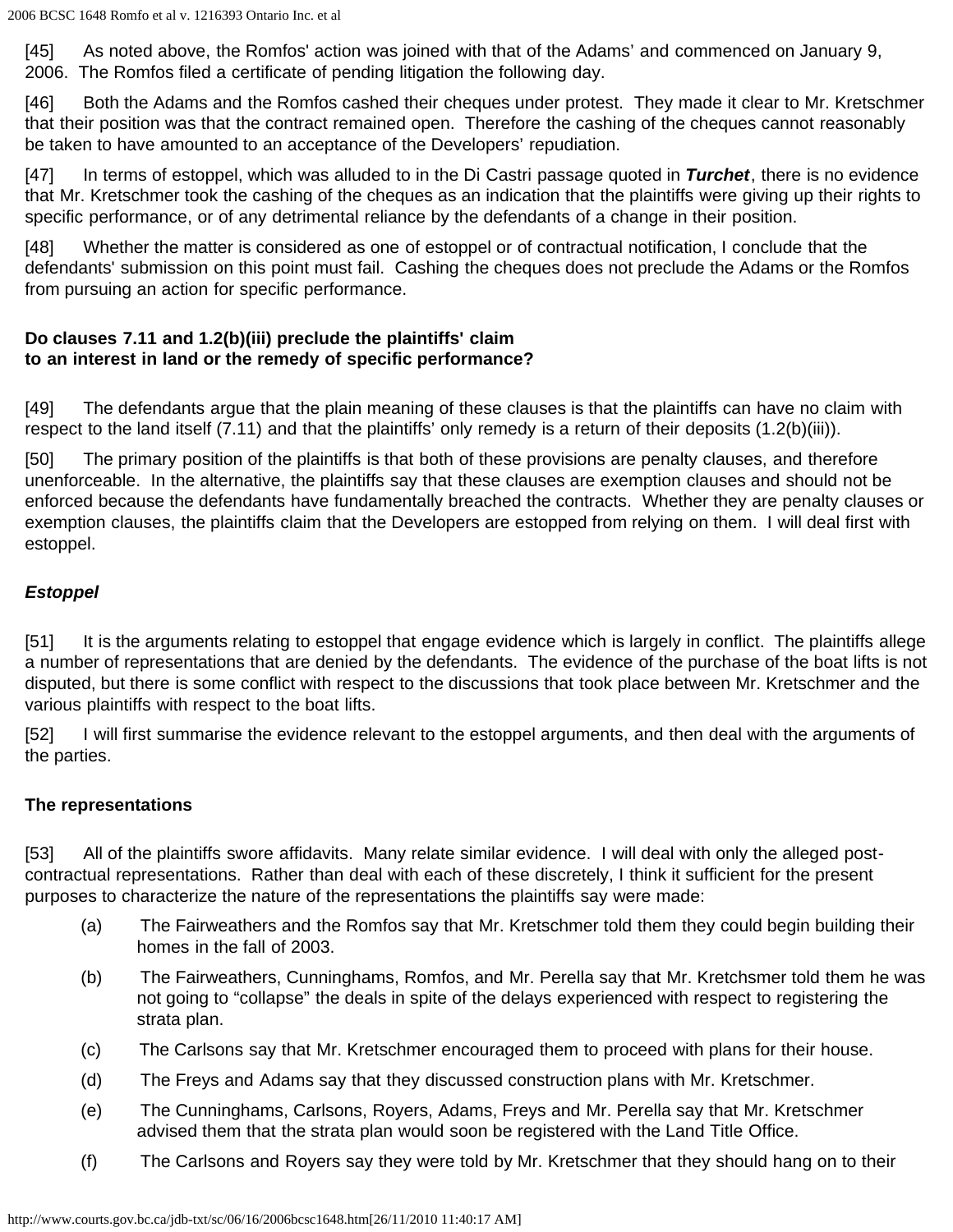funds because the transactions would close in the near future.

## **The Boat Lifts**

[54] Each strata lot was to have a designated boat slip at the community's moorage facility. The Developers had a license from the province of British Columbia for the moorage facility and the strata lot owners were to obtain a sub-license from the Developers. Should they wish, the owners could install floating boat lifts in their assigned slips.

[55] Mr. Kretschmer made arrangements for people who signed contracts of purchase to buy floating boat lifts from the Developers. He obtained a favorable price from a particular manufacturer and wanted to pass that on to the purchasers, but the favorable pricing could only be obtained from the manufacturer for a limited time.

[56] A number of the plaintiffs took advantage of this offer and purchased and installed the lifts. The arrangements were made through, and payment made to, the Developers. Mr. Kletshmer says no profit was made by the Developers.

[57] After the contracts were cancelled by the Developers, they refunded the boat lift payments to some of the plaintiffs. Some of these plaintiffs returned the cheques and some of them cashed them. With respect to the plaintiffs who either returned their cheques or never received them, the Developers are willing to pay them for the boat lifts or provide them the opportunity to remove them.

#### **Reliance of the Plaintiffs**

[58] Three of the plaintiffs say that they sold their homes in anticipation of moving to Crystal Waters based on the representations made by Mr. Kretschmer and the purchase of the boat lifts. The balance of the plaintiffs say that had they not been led down the garden path by the Developers, they would have bought alternate property. Some of them say that they are now precluded from buying lakefront property because of a rising market.

#### **The position of the parties on the estoppel issue**

[59] The plaintiffs say that the representations made by Mr. Kretschmer result in the defendants being estopped from relying on clause 7.11 and 1.2(b)(iii), and from taking the position that the plaintiffs cannot claim an interest in land. The purchase and installation of the boat lifts, the plaintiffs say, is inconsistent with the plaintiffs not being able to claim an interest in the land and amounts to proprietary estoppel. They say this issue cannot be determined by way of an Rule 18A application.

[60] The defendants say that even if I accept the evidence given by the plaintiffs, it cannot amount to estoppel by representation or proprietary estoppel. The defendants say that the representations amount to no more than an expression of intent to complete the contracts, and that this cannot give rise to an estoppel. They argue that the plaintiffs are using estoppel as a sword and not a shield. With respect to the boat lifts, the defendants argue that since the lifts were installed on common property, proprietary estoppel cannot arise.

## **Suitability of this issue for determination by a Rule 18A application**

[61] It is my view that the estoppel issues should not be dealt with on a Rule 18A application.

[62] First, there is a direct conflict in the evidence with respect to the representations made by the defendants, including discussions relating to the boat lifts.

[63] Second, as I outline in the next section dealing with fundamental breach, I conclude that this matter must go to trial to determine if the plaintiffs can claim damages, and if so, the assessment of those damages. There is also the claim in misrepresentation made against Mr. Kretschmer personally which will go to trial.

[64] Third, the conduct of the defendants relied on by the plaintiffs in support of their estoppel arguments is also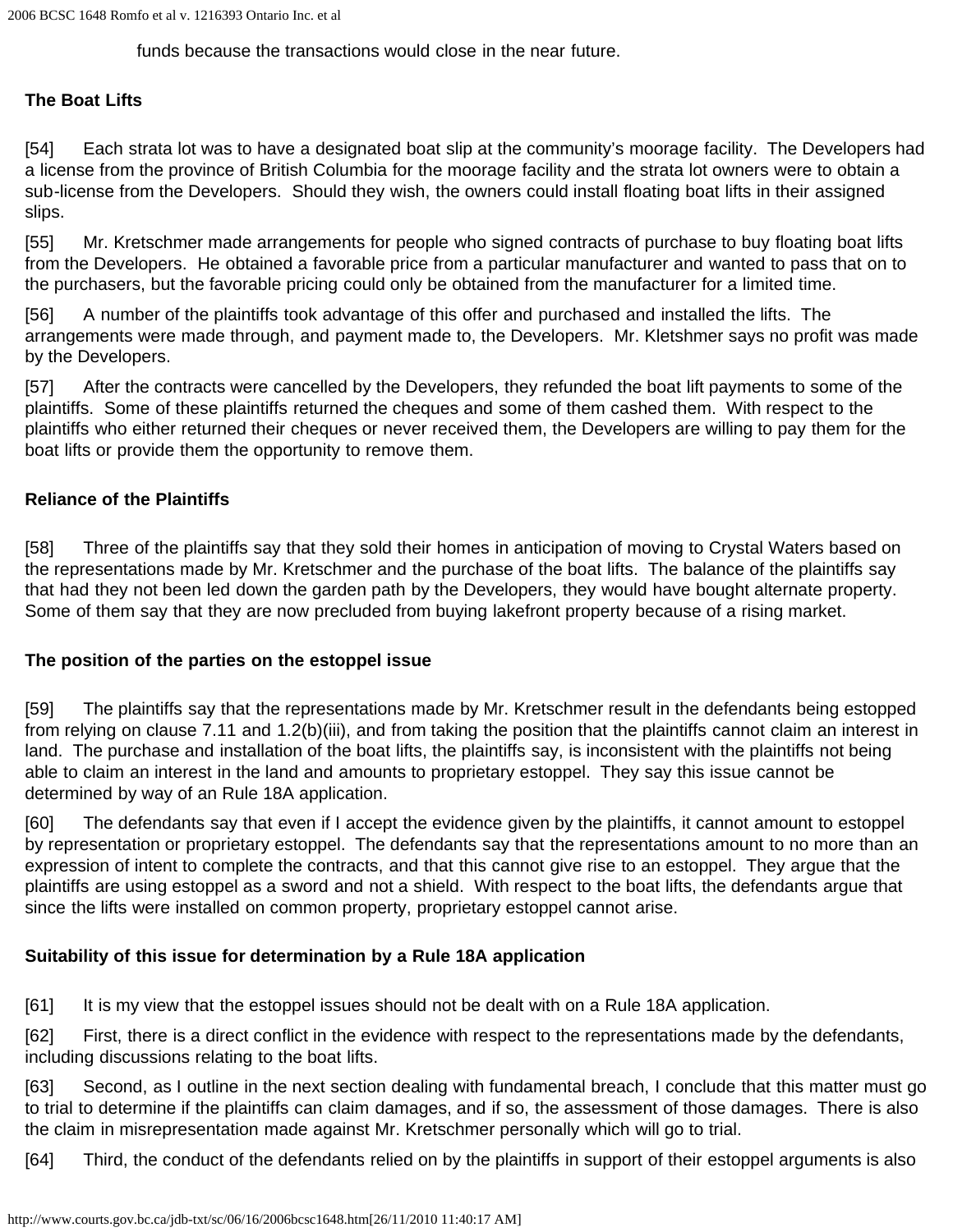relevant to the issue of fundamental breach, as I outline below, and the claim against Mr. Kretschmer.

[65] Fourth, I am not convinced that the plaintiffs' arguments are so devoid of merit that I should dismiss them without hearing the full evidence.

[66] The Court of Appeal has stated in several decisions that this court should not allow Rule 18A to be used for "litigating in slices": *Hobbs v. Robertson* (2002), 172 B.C.A.C. 282, 2002 BCCA 381; *British Columbia (Attorney General) v. Perry Ridge Water Users Assn.* (2003), B.C.A.C. 121, 2003 BCCA 275; and *Bacchus Agents (1981) Ltd. v. Philippe Dandurand Wines Ltd.* (2002), 164 B.C.A.C. 300, 2002 BCCA 138.

[67] Litigating in this manner is particularly problematic in this case because of the risk that a judgment in this Rule 18A application could be based on facts which turn out to be incomplete, or different than those found at the trial held on the other issues.

[68] I am cognizant of the fact that each of the plaintiffs' claims stands on its own, so that it might be possible to dismiss some of the claims for specific performance but not others. I have considered the evidence in that light but still reach the same conclusion.

[69] I am also alert to the fact that land is being tied up by the certificates of pending litigation. However, I think that this can at least be partially offset by directing an early trial date. I understand that the parties are nearly ready for a trial. I will be the trial judge and having heard the arguments on all the issues in this Rule 18A application should speed up the trial itself.

# *Fundamental Breach*

[70] The plaintiffs argue that no effect should be given to the clauses because the defendants have fundamentally breached the contracts.

[71] The defendants have admitted they are in breach and have not contested that the failure to complete a real estate transaction is a fundamental breach.

[72] I have doubts as to whether the plaintiffs can succeed in a claim for specific performance while in the same breath they seek to avoid clause 1.2(b)(iii) because of fundamental breach. But I need not decide that here because the issue of fundamental breach *is* relevant to the alternate claim for damages. If clause 1.2(b)(iii) is not enforced against the plaintiffs then they can maintain a claim for damages; if it is enforced then they are limited to the return of their deposits.

[73] The existence of a fundamental breach does not automatically result in the court refusing to enforce an exemption or limitation of liability clause. Rather, that depends on the circumstances of the case.

[74] The Supreme Court of Canada in *Hunter Engineering Co. v. Syncrude Canada Ltd.*, [1989] 1 S.C.R. 426 rejected the "rule of law approach" or "traditional view" which automatically resulted in the court's refusal to enforce a limitation or exclusion clause in the face of a fundamental breach. However, the court was split on the precise approach to be taken to fundamental breach. The different views were expressed by Dickson C.J. who delivered a judgment on behalf of himself and La Forest J.

51. I have had the advantage of reading the reasons for judgment prepared by my colleague, Justice Wilson, in this appeal and I agree with her disposition of the liability of Allis-Chalmers. In my view, the warranty clauses in the Allis-Chalmers contract effectively excluded liability for defective gearboxes after the warranty period expired. With respect, I disagree, however, with Wilson J.'s approach to the doctrine of fundamental breach. I am inclined to adopt the course charted by the House of Lords in *Photo Production Ltd. v. Securicor Transport Ltd.,* [1980] A.C. 827, and to treat fundamental breach as a matter of contract construction. I do not favour, as suggested by Wilson J., requiring the court to assess the reasonableness of enforcing the contract terms after the court has already determined the meaning of the contract based on ordinary principles of contract interpretation. In my view, the courts should not disturb the bargain the parties have struck, and I am inclined to replace the doctrine of fundamental breach with a rule that holds the parties to the terms of their agreement, provided the agreement is not unconscionable.